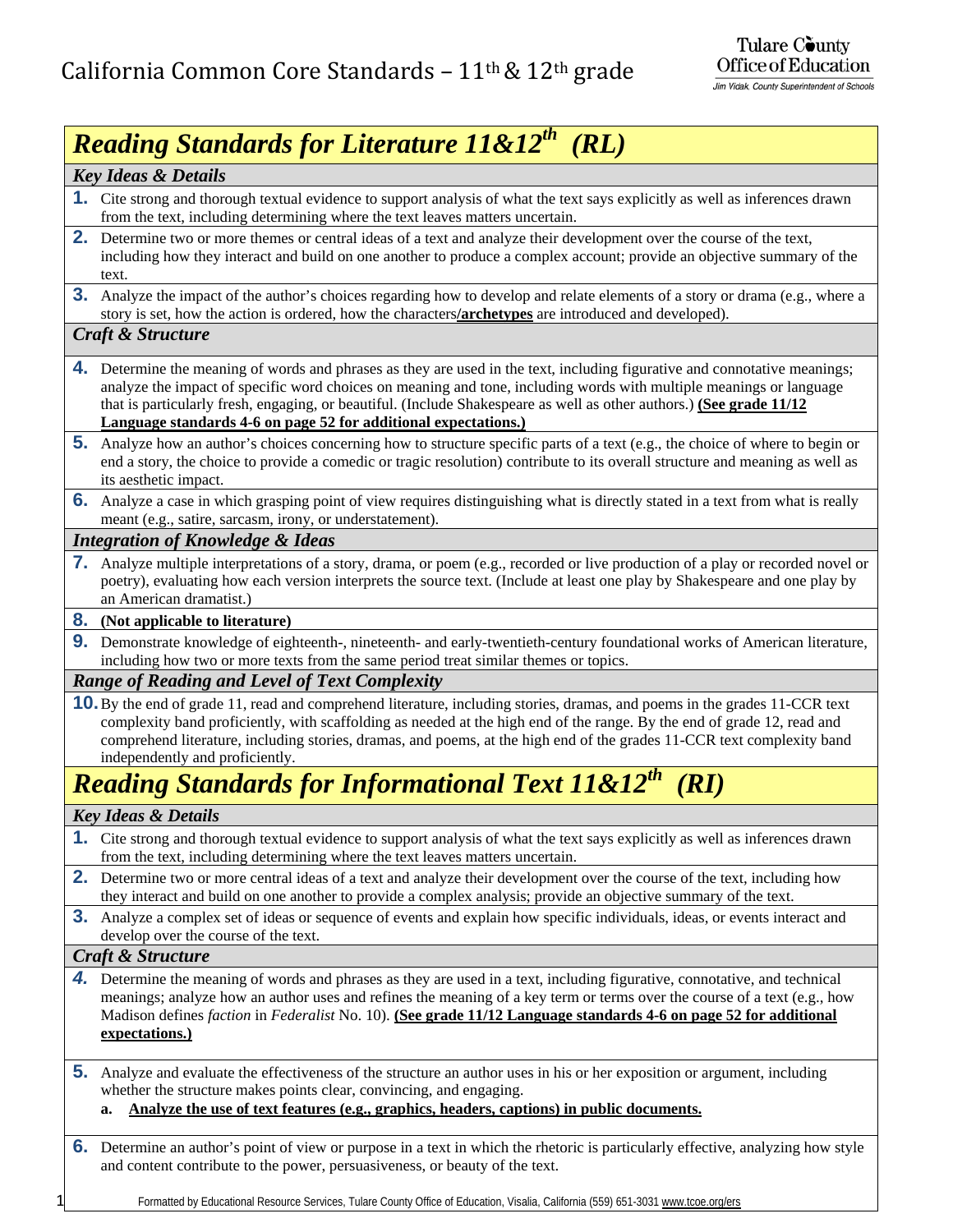### *Integration of Knowledge & Ideas*

- **7.** Integrate and evaluate multiple sources of information presented in different media or formats (e.g., visually, quantitatively) as well as in words in order to address a question or solve a problem.
- **8.** Delineate and evaluate the reasoning in seminal U.S. texts, including the application of constitutional principles and use of legal reasoning (e.g., in U.S. Supreme Court majority opinions and dissents) and the premises, purposes, and arguments in works of public advocacy (e.g., *The Federalist*, presidential addresses).
- **9.** Analyze seminal U.S. documents of historical and literary significance (e.g. Washington's Farewell Address, the Gettysburg Address, Roosevelt's Four Freedoms speech, King's "Letter from Birmingham Jail"), including how they address related themes and concepts.

### *Range of Reading and Level of Text Complexity*

**10.** By the end of grade 11, read and comprehend literary nonfiction in the grades 11-CCR text complexity band proficiently, with scaffolding as needed at the high end of the range. By the end of grade 12, read and comprehend literary nonfiction at the high end of the grades 11-CCR text complexity band independently and proficiently.

# *Writing Standards 11&12th (W)*

### *Text Types & Purposes*

- **1.** Write arguments to support claims in an analysis of substantive topics or texts, using valid reasoning and relevant and sufficient evidence.
	- **a.** Introduce precise, knowledgeable claim(s), establish the significance of the claim(s), distinguish the claim(s), from alternate or opposing claims, and create an organization that logically sequences claim(s), counterclaims, reasons, and evidence.
	- **b.** Develop claim(s) and counterclaims fairly and thoroughly, supplying the most relevant evidence for each while pointing out the strengths and limitations of both in a manner that anticipates the audience's knowledge level, concerns, values, and possible biases.
	- **c. Use specific rhetorical devices to support assertions (e.g., appeal to logic through reasoning; appeal to emotion or ethical belief; relate a personal anecdote, case study, or analogy).**
	- **d.** Use words, phrases, and clauses as well as varied syntax to link the major sections of the text, create cohesion, and clarify the relationships between claim(s) and reasons, between reasons and evidence, and between claim(s) and counterclaims.
	- **e.** Establish and maintain a formal style and objective tone while attending to the norms and conventions of the discipline in which they are writing.
	- **f.** Provide a concluding statement or section that follows from and supports the argument presented.
- **2.** Write informative/ explanatory texts to examine and convey complex ideas, concepts, and information clearly and accurately through the effective selection, organization, and analysis of content.
	- a. Introduce a topic **or thesis statement**; organize complex ideas, concepts, and information so that each new element builds on that which precedes it to create a unified whole; include formatting (e.g., headings), graphics (e.g., figures, tables), and multimedia when useful to aiding comprehension.
	- b. Develop the topic thoroughly by selecting the most significant and relevant facts, extended definitions, concrete details, quotations, or information and examples appropriate to the audience's knowledge of the topic.
	- c. Use appropriate and varied transitions and syntax to link the major sections of the text, create cohesion, and clarify the relationships among complex ideas and concepts.
	- d. Use precise language, domain-specific vocabulary, and techniques such as metaphor, simile, and analogy to manage the complexity of the topic.
	- e. Establish and maintain a formal style and objective tone while attending to the norms and conventions of the discipline in which they are writing.
	- f. Provide a concluding statement or section that follows from and supports the information or explanation presented (e.g., articulating implications or significance of the topic.
- **3.** Write narratives to develop real or imagined experiences or events using effective technique, well-chosen details, and wellstructured event sequences.
	- **a.** Engage and orient the reader by setting out a problem, situation, or observation and its significance, establishing one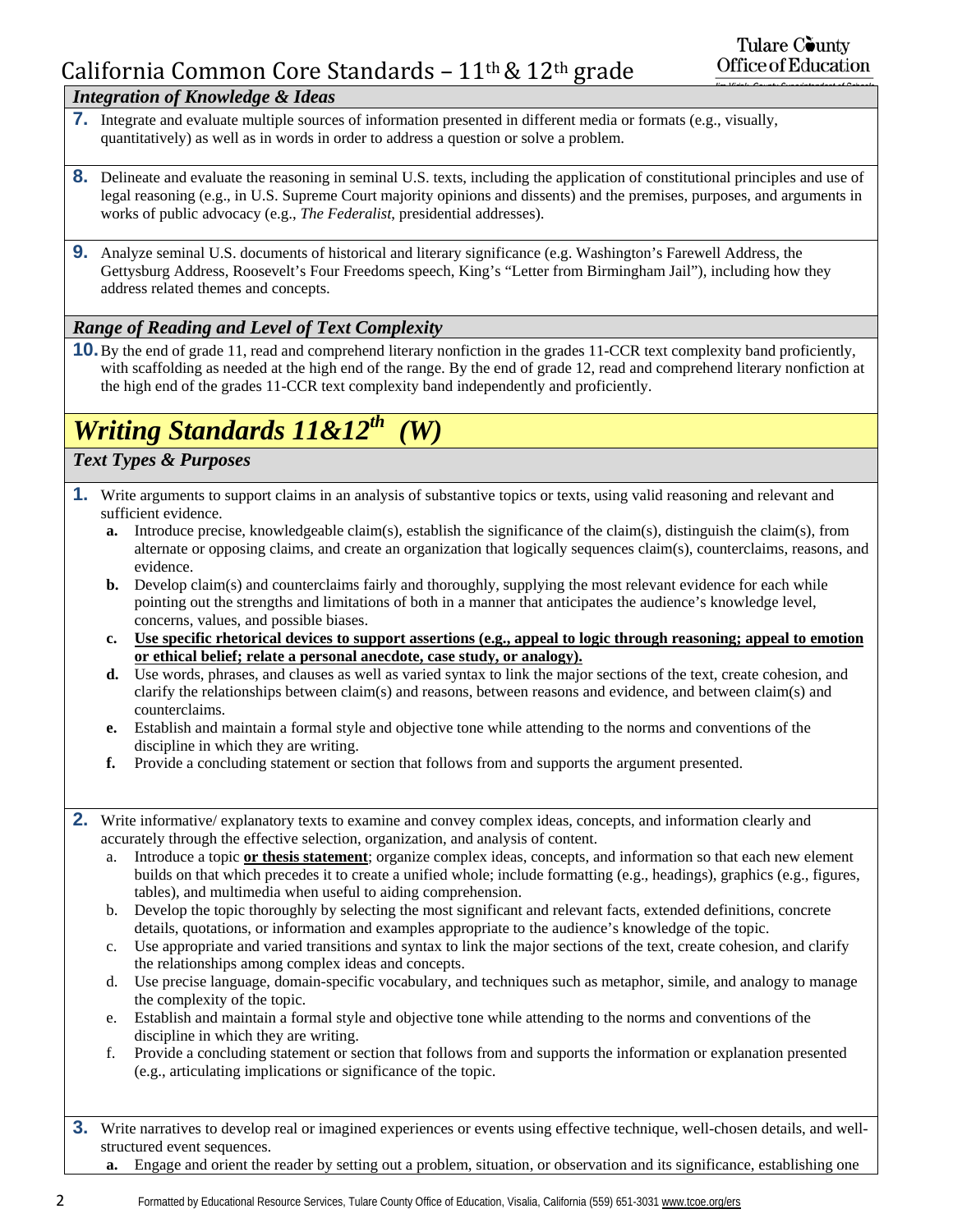or multiple point(s) of view, and introducing a narrator and/or characters; create a smooth progression of experiences and events.

- **b.** Use narrative techniques, such as dialogue, pacing, description, reflection, and multiple plot lines, to develop experiences, events, and/or characters.
- **c.** Use a variety of techniques to sequence events so that they build on one another to create a coherent whole and build toward a particular tone and outcome (e.g., a sense of mystery, suspense, growth, or resolution).
- **d.** Use precise words and phrases, telling details, and sensory language to convey a vivid picture of the experiences, events, setting, and/or characters.
- **e.** Provide a conclusion that follows from and reflects on what is experienced, observed, or resolved over the course of the narrative.

### *Production & Distribution of Writing*

- **4.** Produce clear and coherent writing in which the development, organization, and style are appropriate to task, purpose, and audience. (Grade-specific expectations for writing types are defined in standards 1-3 above.)
- **5.** Develop and strengthen writing as needed by planning, revising, editing, rewriting, or trying a new approach, focusing on addressing what is most significant for a specific purpose and audience. (Editing for conventions should demonstrate command of Language standards 1-3 up to and including grades 11-12 on page 54.)
- **6.** Use technology, including the Internet, to produce, publish, and update individual or shared writing products in response to ongoing feedback, including new arguments or information.

### *Research to Build & Present Knowledge*

- **7.** Conduct short as well as more sustained research projects to answer a question (including a self-generated question) or solve a problem; narrow or broaden the inquiry when appropriate; synthesize multiple sources on the subject, demonstrating understanding of the subject under investigation.
- **8.** Gather relevant information from multiple authoritative print and digital sources, using advanced searches effectively; assess the strengths and limitations of each source in terms of the task, purpose, and audience; integrate information into the text selectively to maintain the flow of ideas, avoiding plagiarism and overreliance on any one source and following a standard format for citation **including footnotes and endnotes.**
- **9.** Draw evidence from literary or informational text to support analysis, reflection, and research.
	- **a.** Apply *grades 11-12 Reading standards* to literature (e.g., "Demonstrate knowledge of eighteenth- nineteenth- and early-twentieth-century foundational works of American literature, including how two or more texts from the same period treat similar themes or topics").
	- **b.** Apply *grades 11-12 Reading standards* to literary nonfiction (e.g., "Delineate and evaluate the reasoning in seminal U.S. texts, including the application of constitutional principles and use of legal reasoning [e.g., in U.S. Supreme Court Case majority opinions and dissents) and the premises, purposes, and arguments in works of public advocacy (e.g*., The Federalist*, presidential addresses]").

### *Range of Writing*

**10.** Write routinely over extended time frames (time for research, reflection, and revision) and shorter time frames (a single sitting or a day or two) for a range of tasks, purposes, and audiences.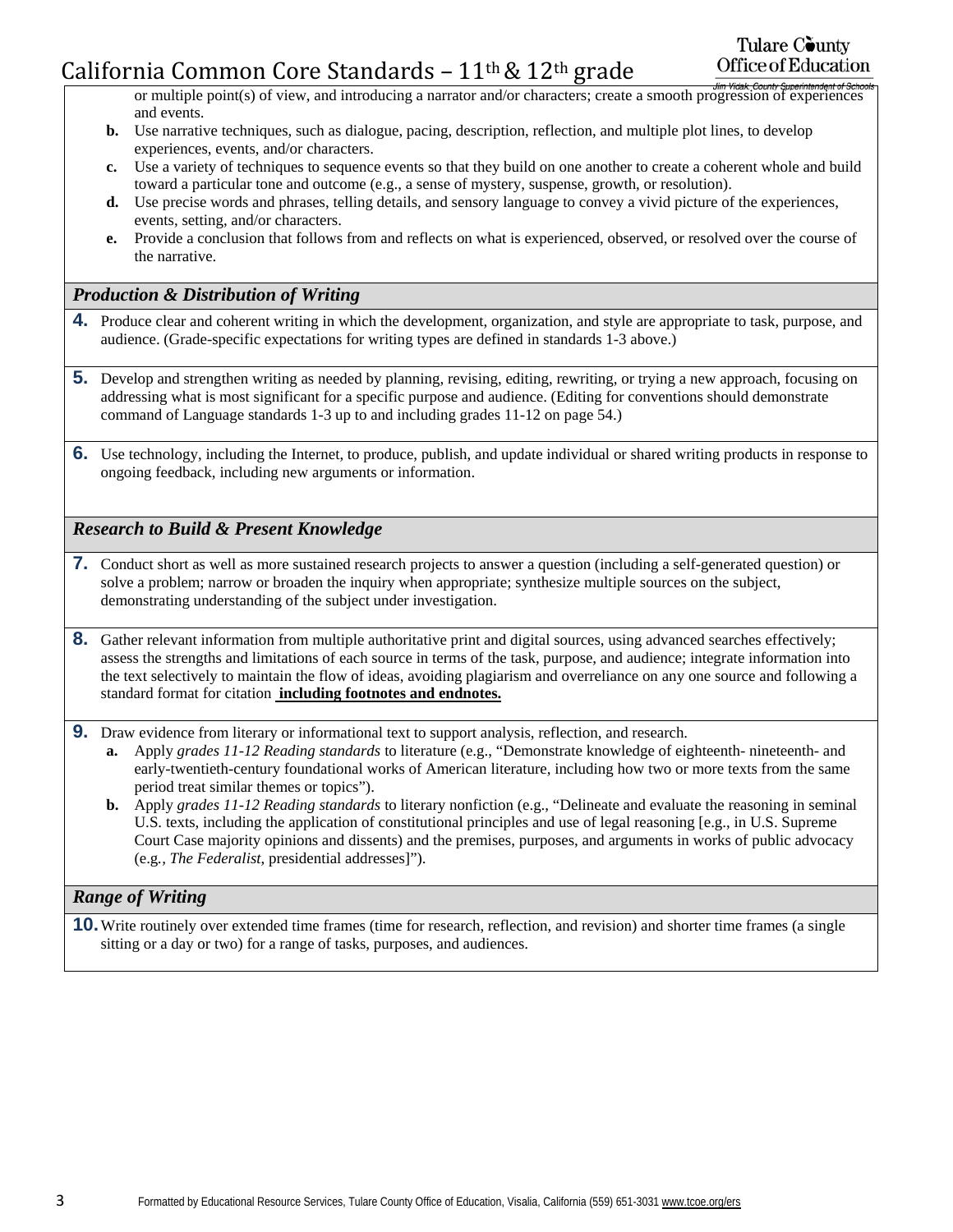# *Speaking & Listening Standards 11&12th (SL)*

### *Comprehension & Collaboration*

- **1.** Initiate and participate effectively in a range of collaborative discussions (one-on-one, in groups, and teacher-led) with diverse partners on *grades 11-12 topics, texts, and issues*, building on others' ideas and expressing their own clearly and persuasively.
	- **a.** Come to discussions prepared, having read and researched material under study; explicitly draw on that preparation by referring to evidence from texts and other research on the topic or issue to simulate a thoughtful, well-reasoned exchange of ideas.
	- **b.** Work with peers to promote civil, democratic discussions and decision-making, set clear goals and deadlines, and establish individual roles as needed.
	- **c.** Propel conversations by posing and responding to questions that probe reasoning and evidence; ensure a hearing for a full range of positions on a topic or issue; clarify, verify, or challenge ideas and conclusions; and promote divergent and creative perspectives.
	- **d.** Respond thoughtfully to diverse perspectives; synthesize comments, claims, and evidence made on all sides of an issue; resolve contradictions when possible; and determine what additional information or research is required to deepen the investigation or complete the task.
- **2.** Integrate multiple sources of information presented in diverse formats and media (e.g., visually, quantitatively, orally) in order to make informed decisions and solve problems, evaluating the credibility and accuracy of each source and noting any discrepancies among the data.
- **3.** Evaluate a speaker's point of view, reasoning, and use of evidence and rhetoric, assessing the stance, premises, links among ideas, word choice, points of emphasis, and tone used.

### *Presentation of Knowledge & Ideas*

- **4.** Present information, findings, and supporting evidence **(e.g., reflective, historical investigation, response to literature presentations)**, conveying a clear and distinct perspective, such that listeners can follow the line of reasoning, alternative or opposing perspectives are addressed, and the organization, development, substance, and style are appropriate to purpose, audience, and a range or formal and informal tasks. **Uses appropriate eye contact, adequate volume, and clear pronunciation.**
	- **a. Plan and deliver a reflective that: explores the significance of a personal experience, event, or concern; uses sensory language to convey a vivid picture; includes appropriate narrative techniques (e.g., dialogue, pacing, description); and draws comparisons between the specific incident and broader themes. (11th or 12th grade)**
	- **b. Plan and present an argument that: supports a precise claim; provides a logical sequence for claims, and evidence; uses rhetorical devices to support assertions (e.g., analogy, appeal to logic through reasoning, appeal to emotions or ethical belief); uses varied syntax to link major sections of the presentation to create cohesion**  and clarity; and provides a concluding statement that supports the argument presented. (11<sup>th</sup> or 12<sup>th</sup> grade)
- **5.** Make strategic use of digital media (e.g., textual, graphical, audio, visual, and interactive elements) in presentations to enhance understanding of findings, reasoning, and evidence and to add interest.

**6.** Adapt speech to a variety of contexts and tasks, demonstrating a command of formal English when indicated or appropriate. (See grades 11-12 Language standards 1 and 3 on page 54 for specific expectations.)